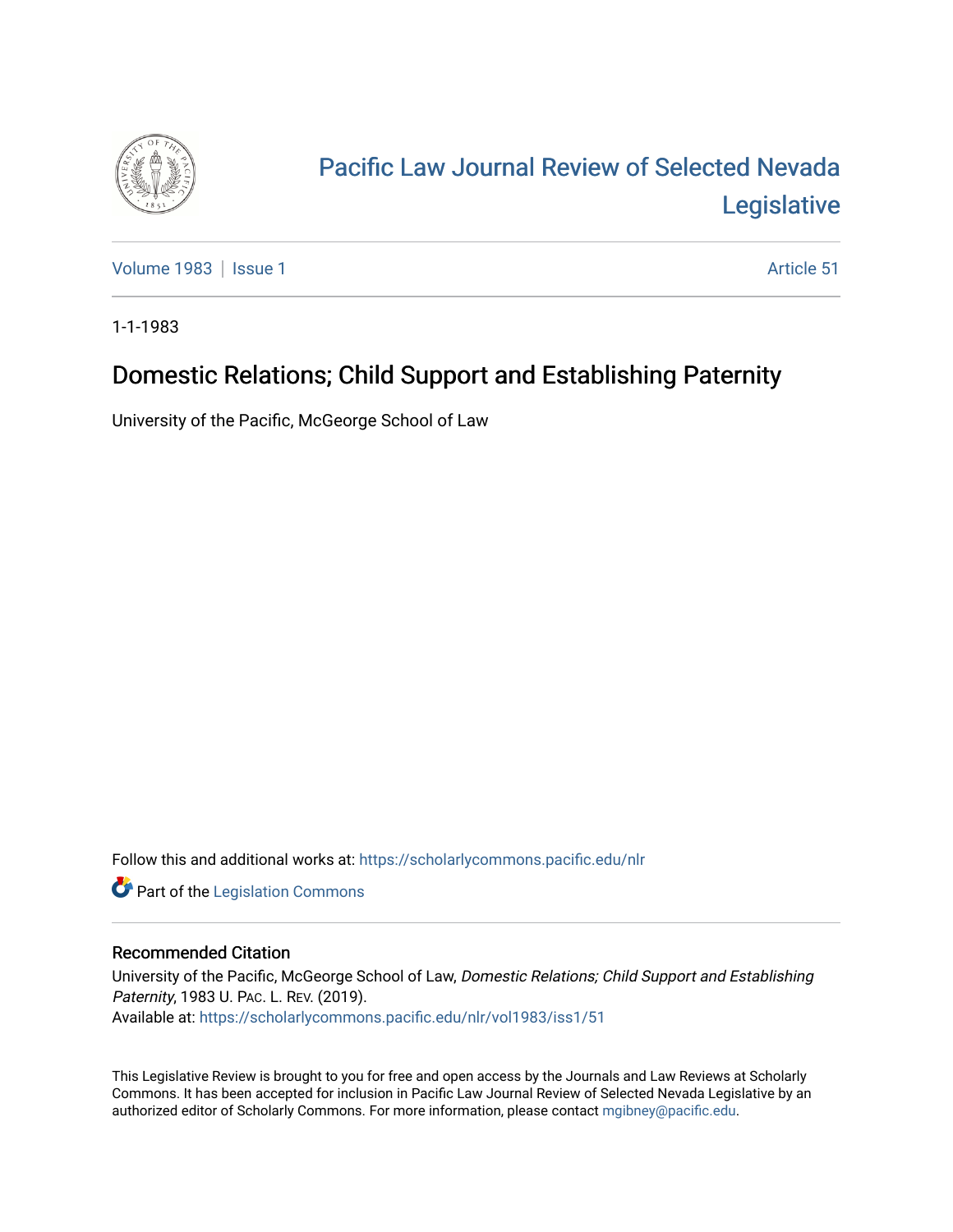## **Domestic Relations; child support and establishing paternity**

Nev. Rev. Stat. §§125.—, 126.—, 126.—, 126.—, 126.—, (new); §§31.463, 126.021, 126.041, 126.051, 126.071, 126.081, 126.101, 126.105, 126.141, 126.161, 126.191, 126.201, 126.231, 126.241, 126.251, 126.261, 126.281, 126.291, 126.295, 126.301, 126.371. 130.140, 130.245, 130.305, 201.020, 286.670, 440.280 (amended). SB 472 (Wagner); 1983 STAT. Ch 585

Chapter 585 was enacted in an apparent attempt to clarify provisions regarding the establishment of a parent-child relationship' and to simplify recovery of child support from the noncustodial parent.<sup>2</sup> While maintaining the general substance of existing law,<sup>3</sup> Chapter 585 simplifies statutory language and eliminates repetitive provisions.4 Additionally, Chapter 585 expressly states that certain provisions governing the obligation of support will apply to the parents of *all* children, whether or not legitimated.5

#### *Establishment* of *Paternity*

Existing law specifies the appropriate parties who can bring a cause of action to establish the existence or nonexistence of a father-child relationship.6 Under Chapter 585, those existing provisions are simplified by consolidation.7 Moreover, existing law provides that a cause of action brought to determine paternity is not barred until three years after the child reaches the age of majority.8 Prior law permitted the

8. NEv. REv. STAT. §126.081 (amended by 1983 Nev. Stat. c. 585, §10(1), at 1870).

*Selected 1983 Nevada Legislation* 

I. NEv. REV. STAT. §126.021(3) (definition of parent-child relationship. which includes father-child and mother-child relationships).

<sup>2.</sup> *See* 1983 Nev. Stat. c. 585, §§3-6, at 1866 (Chapter 585 also modifies existing law by including the word *physical* when referring to the custody of a child).

<sup>3.</sup> *See generally* NEv. REv. STAT. §§126.011-.391.

<sup>4.</sup> *Compare* NEv. REv. STAT. §126.051 (amended by 1983 Nev. Stat. c. 585, §8, at 1868) *with* 1979 Nev. Stat. c. 599, §6, at 1270 (enacting NEv. REv. STAT. §126.051).

<sup>5. 1983</sup> Nev. Stat. c. 585, §2, at 1866; *see* 1983 Nev. Stat. c. 585, §8(2)(c), at 1868 (acknowl-edgement by both parents as to the parentage of a child makes the child legitimate from birth, and the birth must be documented as provided in NEV. REv. STAT. §§440.270, 440.280, 440.290).

<sup>6.</sup> *See* NEV. REv. STAT. §126.071 (amended by 1983 Nev. Stat. c. 585, §9, at 1869) A child, the natural mother, a man presumed or alleged to be the father or an interested third party may bring an action to declare the existence or nonexistence of a father-child relationship. *Id.* 

<sup>7.</sup> *Compare* NEv. REV. STAT. §126.071 (amended by 1983 Nev. Stat. c. 585, §9, at 1869) *with* 1979 Nev. Stat. c. 599, §8, at 1271 (enacting NEv. REv. STAT. §126.071). Consequently, this section no longer delineates the specific sections under which each party can bring a cause of action. Instead, only one code section governs who may bring a cause of action to determine paternity. NEV. REv. STAT. §126.071 (amended by 1983 Nev. Stat. c. 585, §9, at 1869).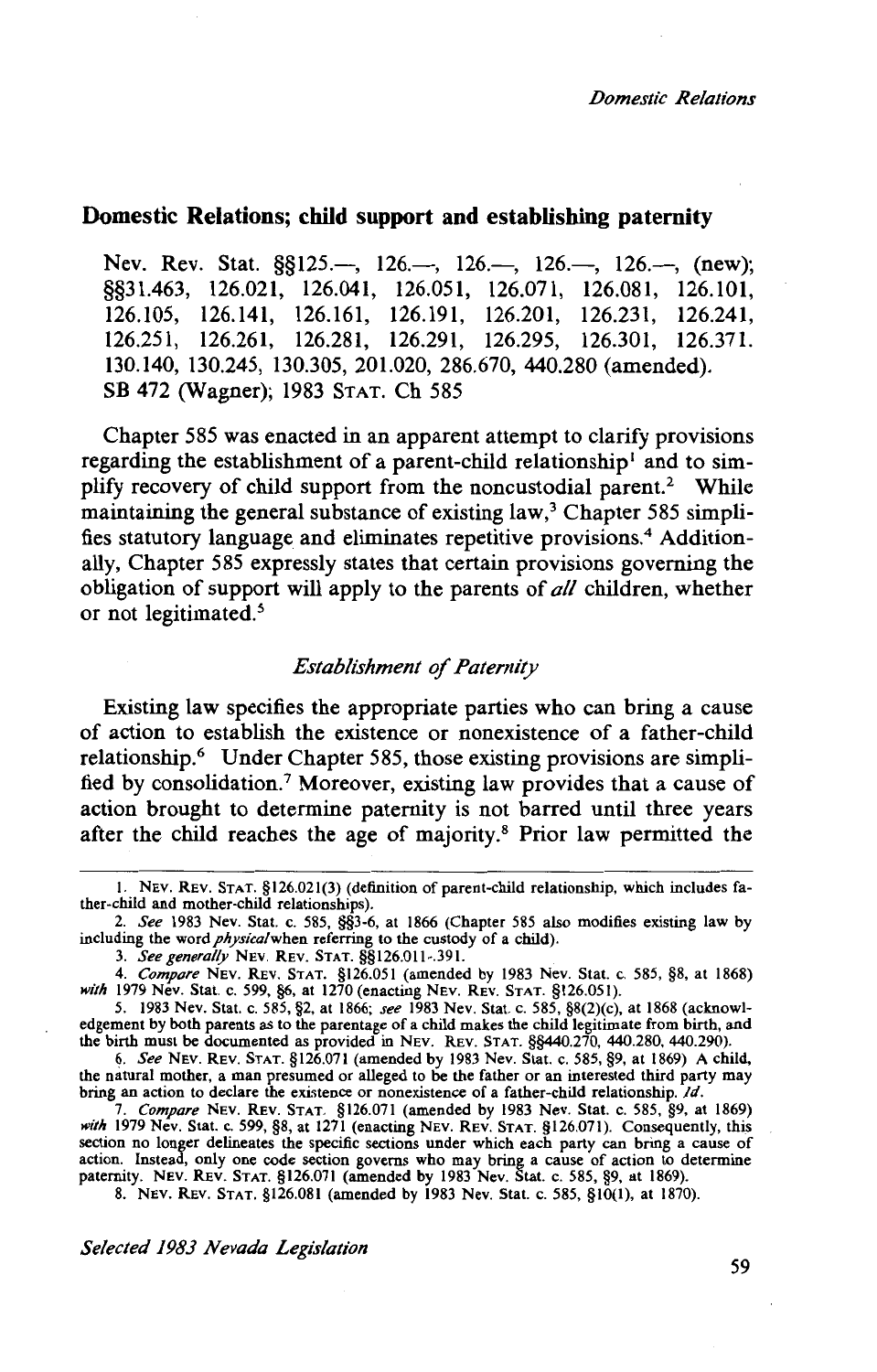#### *Domestic Relations*

welfare division,<sup>9</sup> when acting on behalf of a child receiving public assistance, 10 to bring a cause of action to establish paternity within one year after the child had become a recipient of public assistance or within three years after the birth of the child, whichever event was later.<sup>11</sup> Chapter 585 eliminates this provision, and simply provides that *any* action brought to declare the existence or nonexistence of a fatherchild relationship is not barred until three years after the child reaches the age of majority.<sup>12</sup> In addition, if both the mother and father execute an affidavit acknowledging paternity, the presumption of paternity will be conclusive.<sup>13</sup>

#### *Child Support Obligations; Procedures*

Under Chapter 585, a demand in writing directed to the noncustodial parent requesting payment of support on behalf of the minor child will toll the statute of limitations for bringing an action regarding that support. 14 Existing law requires that the mother and each man presumed or alleged to be the father be made parties to the action.<sup>15</sup> Where the natural mother and each man presumed or alleged to be the father were not subject to the jurisdiction of the court, and therefore could not be made parties to the action, prior law required notice of the action and an opportunity to be heard. 16 Chapter 585 deletes the provision requiring notice and an opportunity to be heard and mandates that the natural mother and each man presumed or alleged to be the father be made parties to the action in all cases.'7 Additionally, prior law provided that an oral complaint in a proceeding to compel the payment of child support could be made if the complaint was reduced to writing in the presence of the complainant.<sup>18</sup> With the enactment of Chapter 585, the complaint must be written *and* verified, and no longer can be made orally.<sup>19</sup>

14. */d.* c. 585, §5, at 1867.

15. NEv. REv. STAT. §126.101 (amended by 1983 Nev. Stat. c. 585, §11, at 1870).

16. *Compare id.* §126.101 (amended by 1983 Nev. Stat. c.585, §II, at 1870) *with* 1981 Nev. Stat. c. 660, §3, at 1573 (amending NEv. REv. STAT. §126.101).

17. NEv. REv. STAT. §126.101 (amended by 1983 Nev. Stat. c. 585, §11, at 1870).

18. 1923 Nev. Stat. c. 87, §10, at 143 (enacting NEv. REv. STAT. §126.120, substituted in revision for §126.295).

19. *Compare* NEv. REv. STAT. §126.295 (amended by 1983 Nev. Stat. c. 585, §26, at 1875)

60 *Pac!fic Law Journal* 

<sup>9.</sup> *Id.* §422.055 (Welfare Division of the Department of Human Resources).

<sup>10.</sup> */d.* §422.050 (definition of public assistance). .

II. 1981 Nev. Stat. c. 660, §2, at 1573 (amending NEv. REV. STAT. §126.081).

<sup>12.</sup> *Compare* NEv. REv. STAT. §126.081 (amended by 1983 Nev. Stat. c. 585, §10, at 1870) *with* 1981 Nev. Stat. c. 660, §2, at 1573 (amending NEv. REv. STAT. §126.081).

<sup>13. 1983</sup> Nev. Stat. c. 585, §36(6), at 1879 (the presumption of paternity is conclusive if not revoked or rescinded within six months after the filing of the affadavit with the State Registrar or after the attainment of the age of majority of the person seeking revocation or rescission, which- ever is later).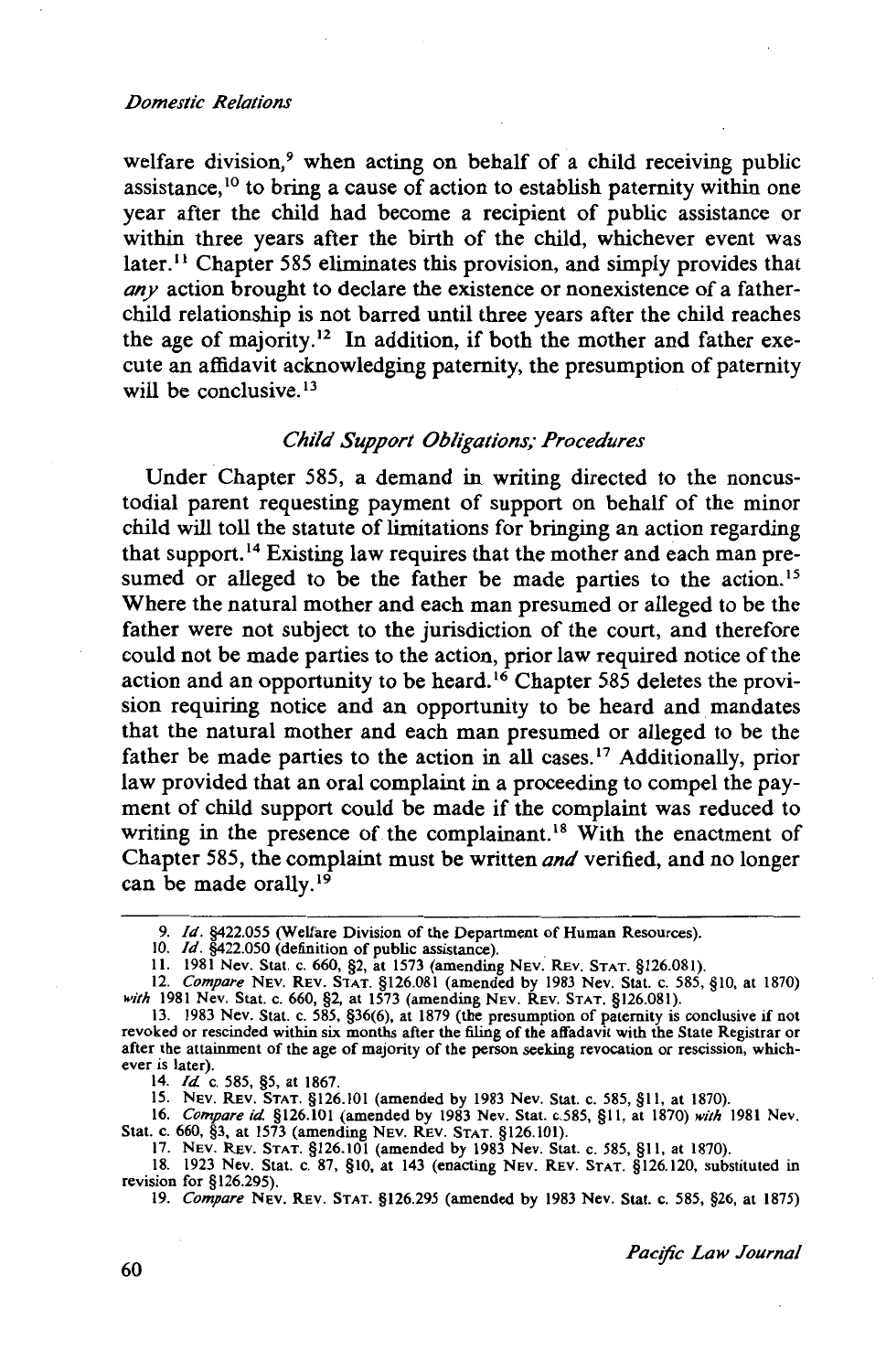Prior law, in setting forth the provisions for service of process, distinguished between a person identified as the natural father and a person presumed to be or claiming to be the father in an action to determine the existence or nonexistence of a father-child relationship.<sup>20</sup> Chapter 585 eliminates this distinction by providing that service of process is to be made pursuant to Rule 4 of the Nevada Rules of Civil Procedure<sup>21</sup> or by registered mail with proof of actual receipt. 22 In addition, prior law provided for the appointment of counsel to represent parties in an action determining the existence of a parent-child relationship.23 Prior law also provided that the court may require the prosecuting attorney to represent the obligee in certain child support cases.<sup>24</sup> Chapter 585 consolidates these provisions by permitting the court to appoint counsel to represent any party financially unable to obtain counsel in an action regarding (1) the determination of the existence or nonexistence of a parent-child relationship, or (2) the duty of support.<sup>25</sup>

### *Judgments or Orders Regarding Support*

Pursuant to existing law, the court may require a parent to provide security for the payment of a judgment resulting from proceedings to compel the payment of support.<sup>26</sup> Under prior law, the security was forfeited and applied to the judgment if the defendant did not appear in the proceedings.27 Chapter 585 deletes this provision and requires the court to proceed with the action as if the defendant were present.<sup>28</sup>

Prior to the enactment of Chapter 585 either parent was allowed to recover a reasonable share of the necessary costs of supporting the child.29 Under Chapter 585, however, where the parents are separated,

25. *Compare* NEv. REv. STAT. §126.201 (amended by 1983 Nev. Stat. c. 585, §18, at 1873) *with* 1979 Nev. Stat. c. 599, §21, at 1276 (enacting NEV. REv. STAT. §126.201) *and* 1969 Nev. Stat. C. 346, §48, at 609 (enacting NEV. REV. STAT. §130.305).

26. NEV. REV. STAT. §126.301. . 27. *Compare id* §126.301 (amended by 1983 Nev. Stat. c. 585, §27, at 1875) *with* 1979 Nev. Stat. c. 599, §36, at 1280 (amending NEv. REv. STAT. §126.301, substituted in revision for §126.190).

*Selected 1983 Nevada Legislation* 

*with* 1923 Nev. Stat. c. 87, §10, at 143 (enacting NEv. REv. STAT. §126.120, substituted in revision for § 126.295).

<sup>20.</sup> *Compare* NEv. REv. STAT. §126.105 (amended by 1983 Nev. Stat. c. 585, §12, at 1870) *with* 1981 Nev. Stat. c. 660, §1, at 1573 (enacting NEv. REv. STAT. §126.105).

<sup>21.</sup> See NEV. R. Ctv. P. 4(d)-(e) (personal service or service by publication).

<sup>22. 1983</sup> Nev. Stat. c. 585, §12, at 1870.

<sup>23. 1979</sup> Nev. Stat. c. 599, §21, at 1276 (enacting NEv. REv. STAT. §126.201) (where the party was financially unable to obtain counsel).

<sup>24. 1969</sup> Nev. Stat. c. 346, §48, at 609 (enacting NEv. REv. STAT. §130.305) (where the obligee is financially unable to obtain. counsel or where the obligor has not complied with a support order or agreement for at least six months).

<sup>28.</sup> NEV. REV. STAT. §126.301 (amended by 1983 Nev. Stat. c. 585, §27, at 1875. §27, at 1875).

<sup>29.</sup> *Compare id* §126.251 (amended by 1983 Nev. Stat. c. 585, §21, at 1873) *with* 1979 Nev.